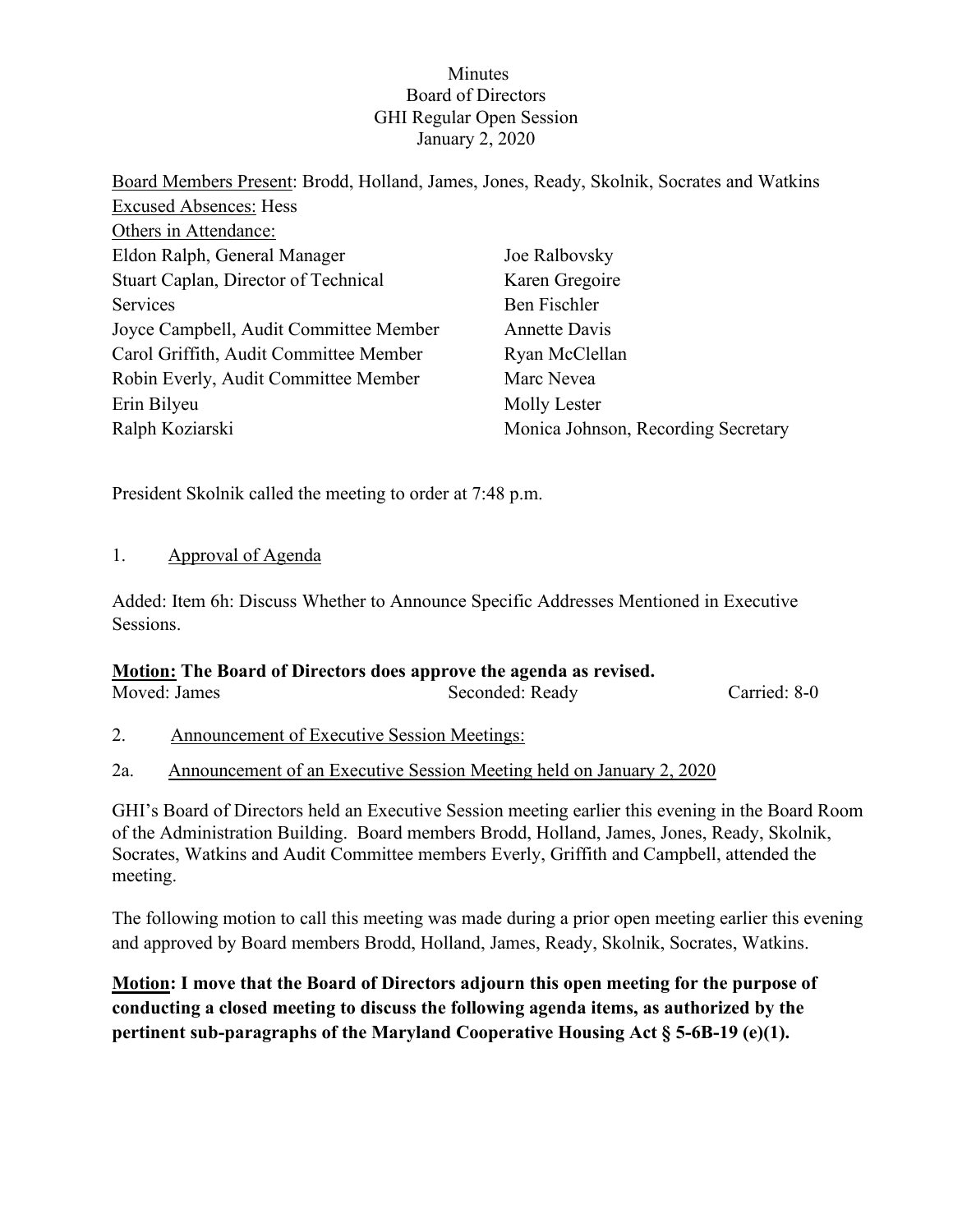| Agenda item                                                                                                                                                                                                                                                                                                        | Sub-paragraph of    |
|--------------------------------------------------------------------------------------------------------------------------------------------------------------------------------------------------------------------------------------------------------------------------------------------------------------------|---------------------|
|                                                                                                                                                                                                                                                                                                                    | $\S$ 5-6B-19 (e)(1) |
| a. Approve Minutes of Executive Session Meeting held on December<br>5, 2019                                                                                                                                                                                                                                        | (vii)               |
| <b>b. Member Financial Matters</b>                                                                                                                                                                                                                                                                                 | (viii)              |
| c. Consider Approval of the following Contracts:<br><b>Contract for Admin Building H.V.A.C Engineering/Design</b><br>$\bullet$<br><b>Consulting Services – first reading</b><br><b>Contract for Repairs to a Members Unit Arising for a Water</b><br>$\bullet$<br>Leak – Revised Allowance Request - first reading | (vi)                |
| d. Member Complaint Matters                                                                                                                                                                                                                                                                                        | (iv)                |
| e. Rental Permit Granted to a Member                                                                                                                                                                                                                                                                               | (iv)                |

The hearing commenced at 7:00 p.m. and adjourned at 7:38 p.m.

*Authority for the above closed meeting was derived from the Maryland Cooperative Housing Corporation Act, § 5-6B-19 (e)(1)(iv).* 

3. Visitors and Members (Comment Period)

Ralph Koziarski, 37-H Ridge Road, inquired about the additional funds for the water leak that occurred in their unit.

Molly Lester, 6-M Hillside Road, mentioned the disparaging remarks about a GHI employee that were made on a public website.

4. Approval of Membership Applications

**Motion: I move that the Board of Directors approve the following persons into the cooperative and membership be afforded them at the time of settlement:**

- **Lauren R. Creamer, Sole Owner;**
- **Patrick J. Braasch, Sole Owner;**
- **Lawrence Z. Chhangte, Sole Owner.**

Moved: James Seconded: Brodd Carried: 8-0

5. Committee and Homes Improvement Program Reports

**Homes Improvement Program –** Ralph reported that: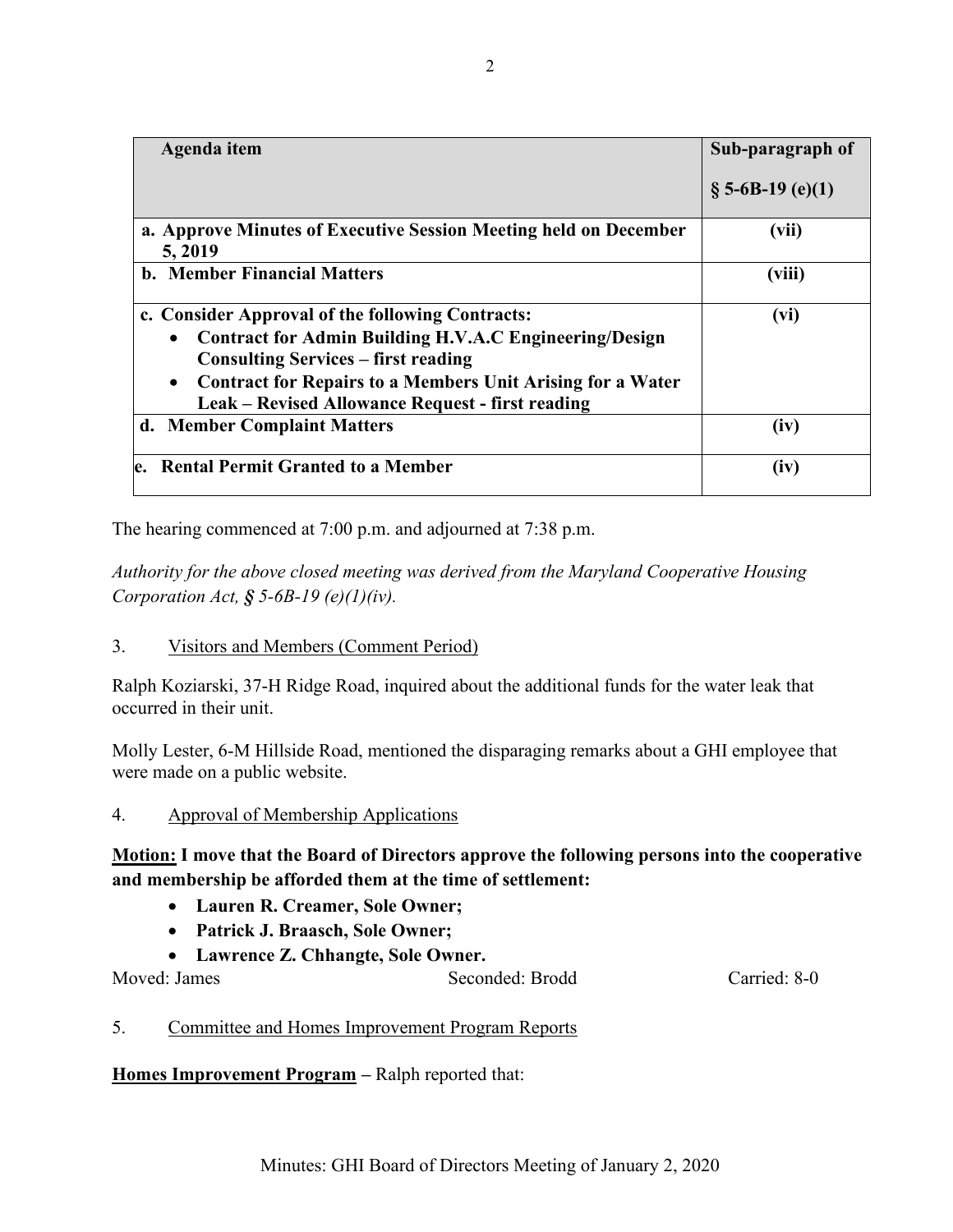- 50% of the members in 2019 have returned their checklists. 2020 Cohort help sessions are scheduled for January 12<sup>th</sup>, 18<sup>th</sup> and 19<sup>th</sup>.
- 6. For Action or Discussion
- 6a. Approve Minutes of Special Open Session Meeting Held on December 5, 2019

#### **Motion: I move that the Board of Directors approve the minutes of the Special Open Session Meeting, that was held on December 5, 2019 as presented.** Moved: James Seconded: Brodd Carried: 8-0

#### 6b. Approve Minutes of Regular Open Session Meeting Held on December 5, 2019

**Motion: I move that the Board of Directors approve the minutes of the Regular Open Session Meeting, that was held on December 5, 2019 as presented.** Moved: James Seconded: Brodd Carried: 8-0

#### 6c. Construction of a Serviceside Addition at 46-G Ridge Rd. that Requires Consideration of GHI Rule: §X.G.5 and an Exception to GHI Rule §X.G.1

On November 4, 2019, staff received a Type 1 permit request (attachment # 4) from Ms. Annette Davis, the member at 46-G Ridge Road, who desires to construct a serviceside addition.

This request requires consideration of GHI Rule: §X.G.5 "Roof lines of an addition should be of the same type as the original structure or blend with the existing lines and an exception to GHI Rule: §X.G.1 "Service side Additions. The maximum addition coverage (gross area) shall not exceed twenty percent (20%) of the service side lot area".

During the ARC meeting on October 13, 2019, the following points were discussed:

- The member is proposing a service side addition that extends 7' from the original structure. The neighboring unit has a service side addition that extends only 5'. The proposed design matches the eave line height of the neighboring addition, as well as the line where the shed roof of the addition meets the original 2-story exterior wall. This creates an 'odd' sliver of side elevation when viewed from the neighboring service side yard, as well as a roof with a different slope.
- There is an attic vent on the neighboring addition that will need to be addressed with the neighbor and GHI staff.
- The 'odd' side elevation is not very visible from public space.
- There is a common concrete sidewalk between the two additions that will likely be abandoned. As yard lines are defined as running along the edge of the walk and not down the middle, it was discussed whether the yard lines could be modified so that there is no longer a swath of yard that is not part of either unit.
- There will need to be an enclosure for trash and recycling containers.
- The member's architect will confirm that the roof slope of the proposed addition is equal to or greater than 3:12 so that it can use the standard GHI asphalt shingles – Certainteed Landmark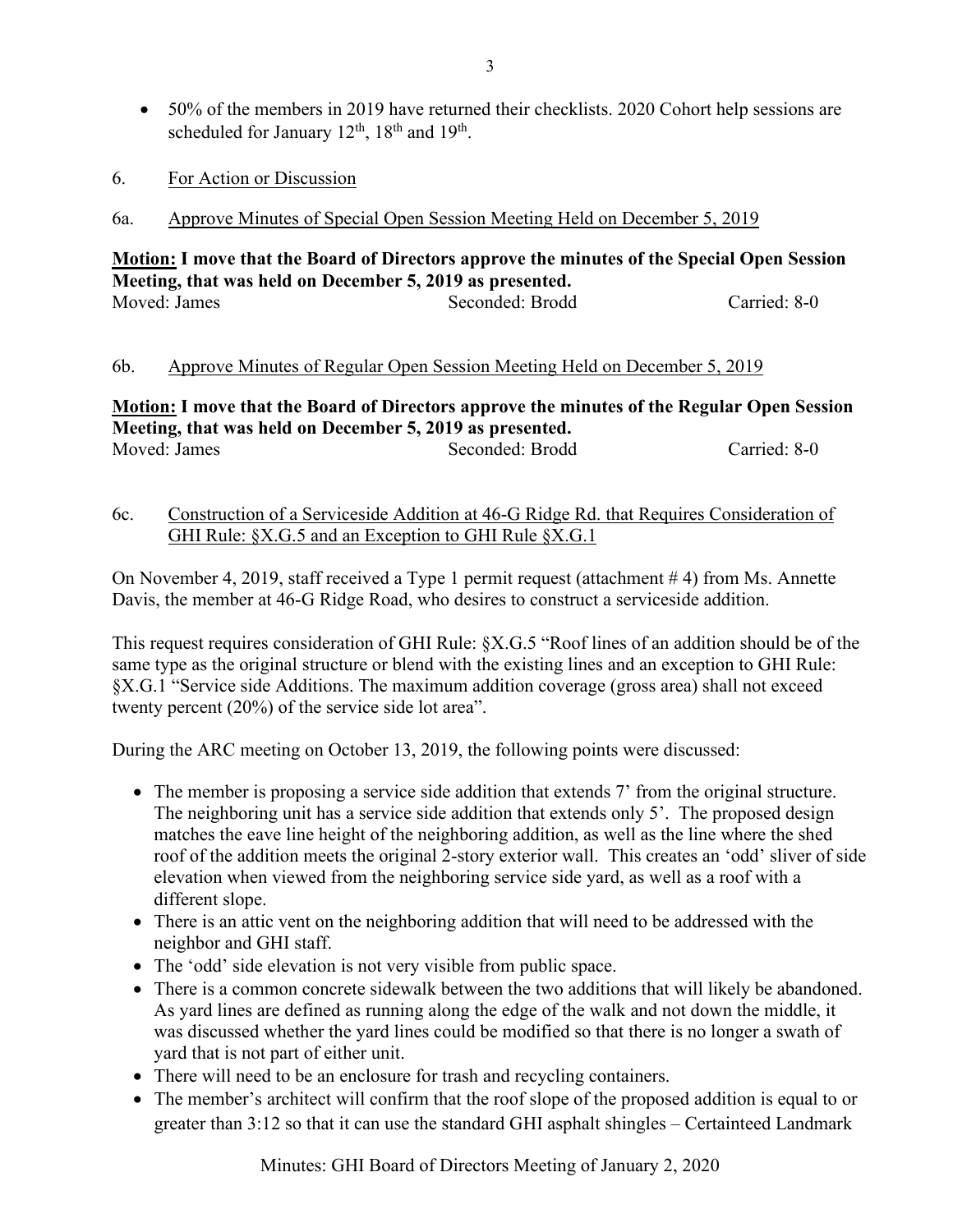Pro AR max def Pewterwood. (*Subsequent to the meeting, the architect confirmed the slope as 3:12).*

The ARC recommended by a vote of 6-0-1 that the Board allow the construction of the serviceside addition**,** with the roof design as presented.

Reason for the Motion: The member's proposal to build a serviceside addition with a bathroom for the purpose of aging in place.

Reason for Abstaining: Concern that mis-matched roof slopes set a bad precedent.

Subsequent to the October 13 ARC meeting, staff noticed an error that was made in representing the depth of the service side yard. The actual depth is 25', in lieu of the 35' used to determine the allowable depth, per GHI Rule §X.G.1.This change limited the maximum allowable depth of the addition to 5'. Because this required an exception, the permit request was placed on the ARC's December 11, 2019 agenda for further discussion.

At the ARC meeting on December 11, 2019, the following additional points were discussed:

- The service side yard is only 25' deep. According to GHI rule §X.G.1**,** the maximum depth of the addition is limited to 5', or 20% of the yard depth.
- Member's architect initially proposed an addition whose depth is 5'.
- The 7' addition gives the member more space to move around in the bathroom as she ages. It allows for a bench in the shower stall.

The ARC recommended by a vote of 3-3-0 that the Board of Directors grant an exception to GHI Rule §X.G.1, thereby permitting the construction of a service side addition at 46-G Ridge Road, whose depth is 7'.

**Motion: I move that the Board of Directors grant an exception to GHI rule §X.G.1, thereby allowing the member at 46-G Ridge Rd to construct a serviceside addition at 46-G Ridge Rd, whose depth is 7'. Further, I move that the Board allow the addition to be constructed with the proposed roof design as presented.**

| Moved: Holland |  | Seconded: James | Carried: 7-1 |
|----------------|--|-----------------|--------------|
| Opposed: Ready |  |                 |              |

# 6d. Proposed Charter for the Sustainability Sub-committee

The Sustainability Sub-committee of the Buildings Committee was created by the Board on December 17, 2015. The Buildings Committee did not formally convene the sub-committee until the recent request for consideration of electrical charging stations within a parking lot adjacent to the GHI administration building. With this impetus, the Buildings Committee approved a Charter for the Sustainability Subcommittee, Guiding statements and a Work scope (refer to attachment # 5). The Buildings Committee requests that the Board approve the Charter for the Sustainability Subcommittee.

# **By Consensus: To refer back to the Buildings Committee.**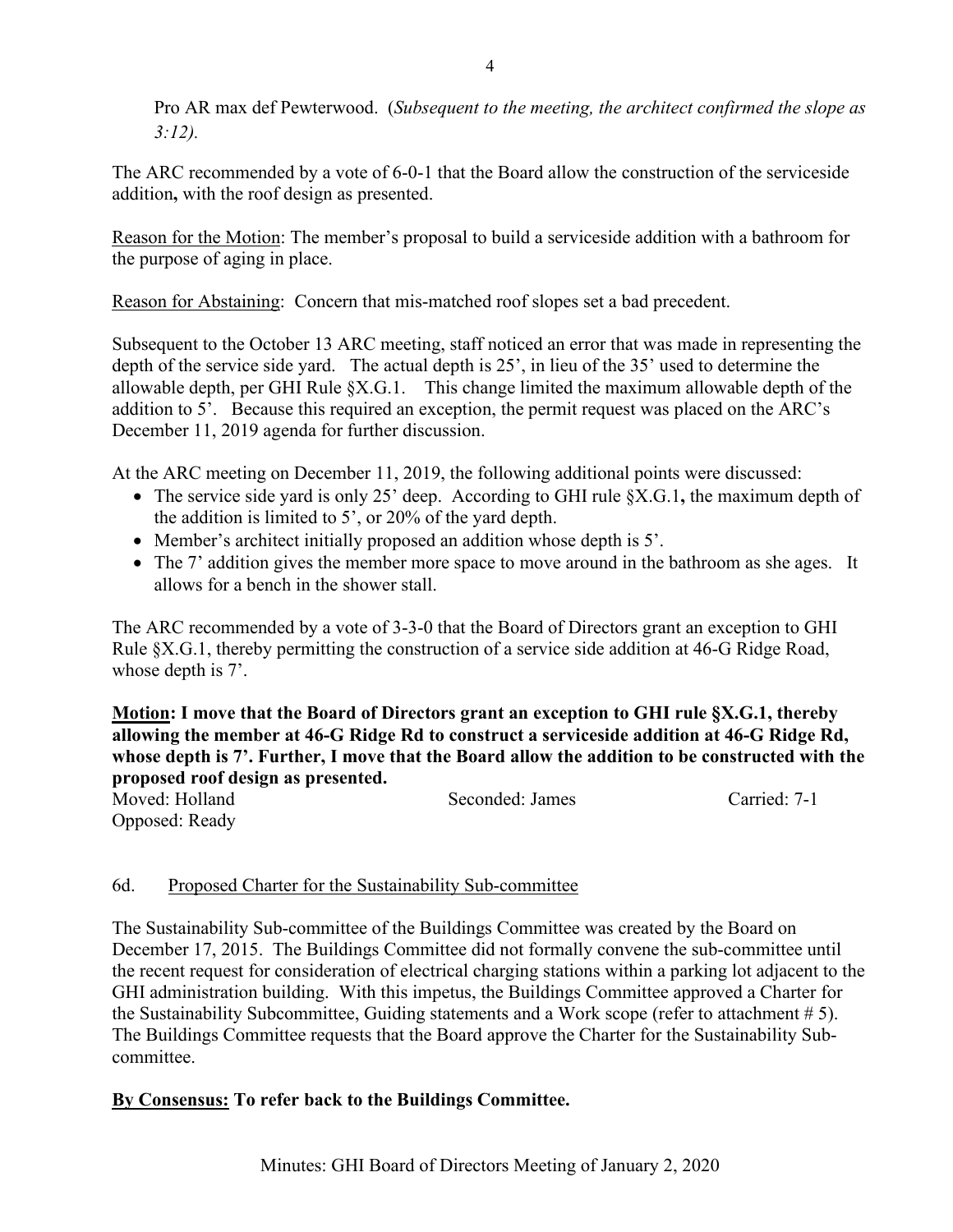6e. Building Committee Recommendation re: Proposal to Erect Electrical Charging Stations in the Parking Lot Adjacent to the Administration Building

During its Nov. 7, 2019 meeting, the Board of Directors, discussed a proposal from a member regarding the installation of Level 2 electric car charging stations in the GHI parking lot adjacent to the Administration Building. The Board requested the Buildings Committee to review the proposal and consider the following questions:

- a) Pros and cons of installing the electric charging stations.
- b) How many charging stations should be installed?
- c) Installation costs for installing the charging station (s) the committee recommends.
- d) Should the charging stations be metered and if so, what should be the charge for using them?
- e) City of Greenbelt permits that would be required.

The Buildings Committee prepared responses to the questions (refer to attachment # 6) and passed the following motion by a vote of 7-0-0:

*I move that, having responded to the Board's questions, the Buildings Committee submit the answers to the GHI Board, with the additional recommendation that the next steps to be taken to:*

- *1. identify the technical feasibility and optimal placement of Electric Vehicle Chargers at the Administration building property,*
- *2. verify the available rebate programs from Maryland and Pepco,*
- *3. develop cost estimates for the proposed work, including upgrading current electrical or arranging for new electrical service depending on charger placement.*
- *4. Investigate other incentive programs for electric vehicle charging.*

**Motion: I move that the Board of Directors accept the responses from the Buildings Committee regarding EV charging. Further, I move that the Board of Directors assign the next steps recommended in the report to the Buildings Committee for further research.** Moved: James Seconded: Jones Carried:7-0-1 Abstained: Watkins

## 6f. Review Specifications for Administration Building Complex Access Control System

On June 20, 2019, the Board of Directors directed the Administration Building Safety Task Force to be in contact with industry professionals to develop draft specifications by December 31, 2019 for a controlled access system for the Administration Building Complex, including but not limited to:

- control of door between lobby and office corridor
- control of all building egress doors
- vehicle and man gates for yard entry and exit

The specifications for the Administration Building Complex Access Control System that the task force prepared are outlined in attachment # 7.

Minutes: GHI Board of Directors Meeting of January 2, 2020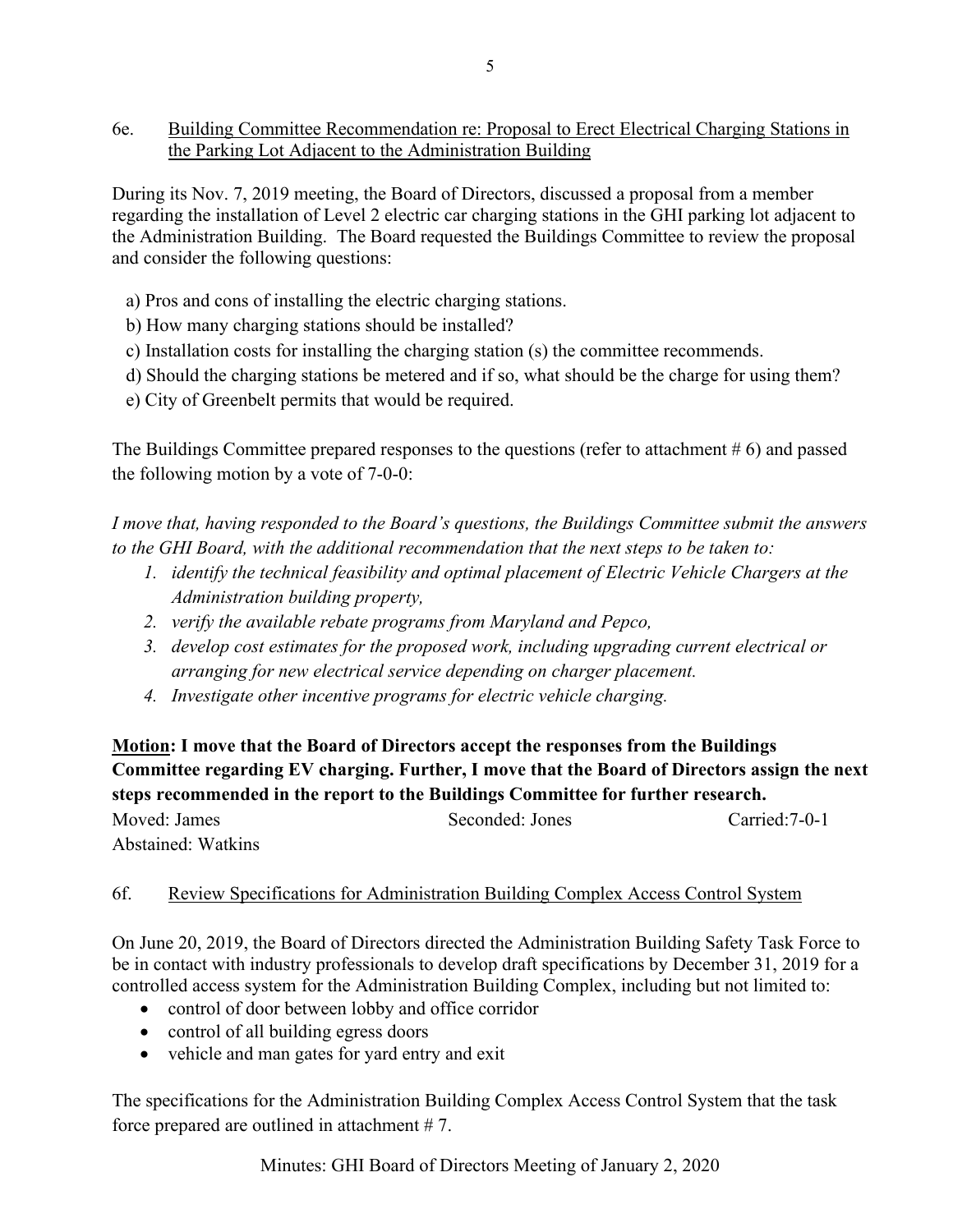**Motion: I move that the Board of Directors accept the specifications for an access control system for the Administration Building Complex that the Administration Building Safety Task Force prepared and direct the General Manager to seek bids from contractors for the installation of the access control system as specified.**

Moved: Holland Seconded: Socrates Carried: 7-0 Director Watkins was out of the room.

## 6g. Dissolution of Gardening Sub-committee and Revision of GHI Rule **§**VIII. Privacy Screens

During the Board meeting on December 19, 2019, the Board reached a consensus that the Gardening Sub-committee should be dissolved and GHI Rule **§**VIII. Privacy Screens should be revised to remove all language referring to the Gardening Sub-committee's involvement in the review and approval process for privacy screens. Accordingly, staff revised GHI Rule **§**VIII. Privacy Screens (refer to attachment #8).

# **Motion***:* **I move that the Board of Directors dissolve the Gardening Sub-committee and adopt the revised GHI Rule §VIII. Privacy Screens as presented.**

| Moved: Ready | Seconded: Brodd | Carried: 8-0 |
|--------------|-----------------|--------------|
|              |                 |              |

## 6h. Discuss Whether to Announce Specific Addresses Mentioned in Executive Sessions

The Board discussed whether to announce specific addresses mentioned in executive session. The following motion was made.

# **Motion: I move that Names and Addresses should not be published in descriptions of future meetings.**

| Moved: Jones     | Seconded: James | Carried: 7-0-1 |
|------------------|-----------------|----------------|
| Abstained: Ready |                 |                |

## Items of Information:

#### 7a. Letter from GHI to PG County House of Delegates re: Bill PG 403-20– Cooperative Housing Corporations, Condominiums, and Homeowners Associations – Reserve Studies

Prince George's House of Delegates is considering the introduction of a bill - PG 403-20– Cooperative Housing Corporations, Condominiums, and Homeowners Associations – Reserve Studies (refer to attachment  $\# 9a$ ) during the Maryland 2020 legislative session. Attachment  $\# 9b$ is a copy of a letter that Board President Skolnik sent to the P.G. County House of Delegates regarding Bill PG 403-20.

7b. National Association of Housing Cooperatives Announcement re: Congressional Bill H.R. 5337, the Disaster Assistance Equity Act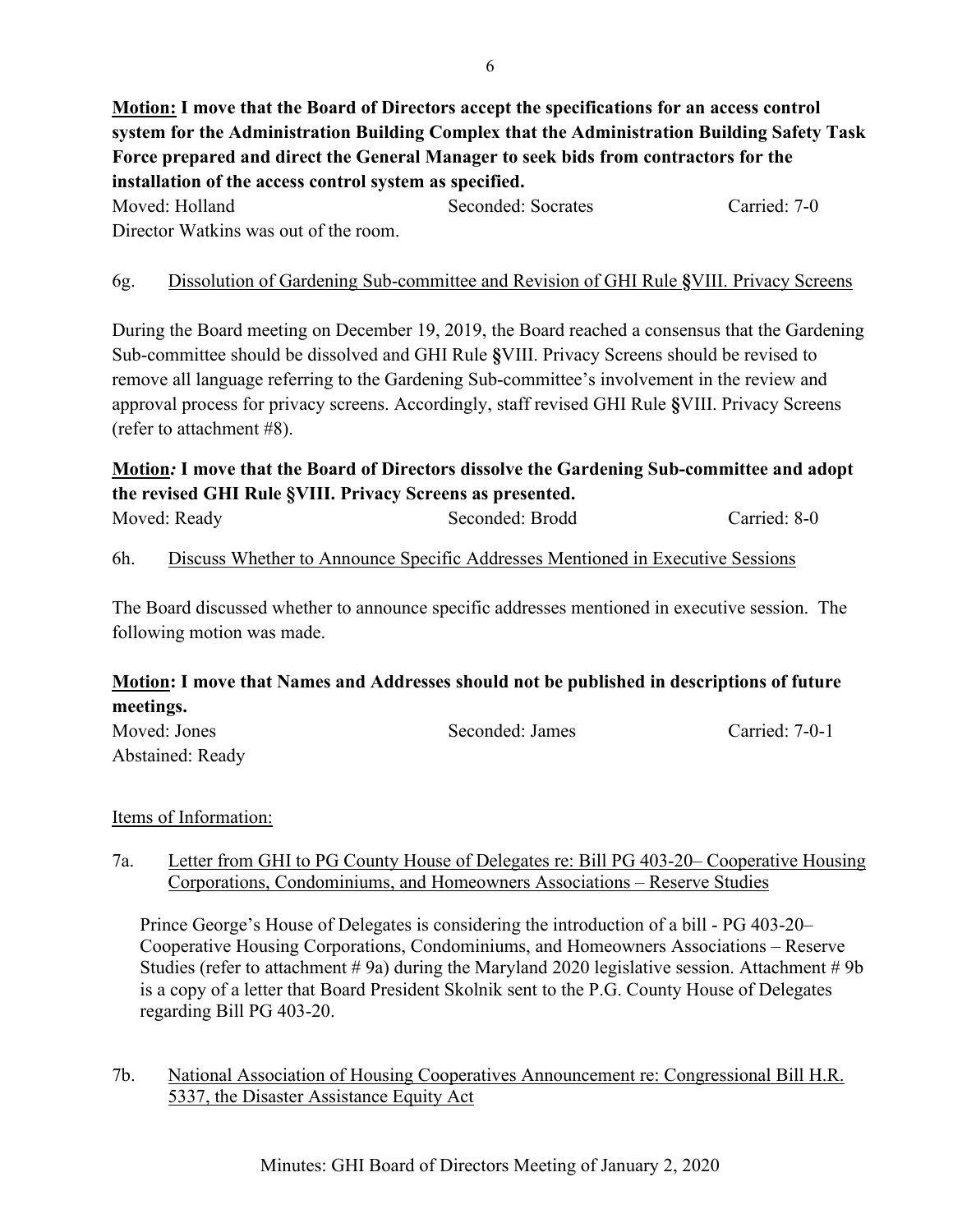Attachment # 10 is a press release from the National Association of Housing Cooperatives indicating that Congressman Jerrold Nadler (NY-10) recently introduced H.R. 5337, the *Disaster Assistance Equity Act*, along with Representatives David Rouzer (NC-7), Joe Cunningham (SC-1), Lee Zeldin (NY-1), Eliot Engel (NY-16), and Peter King (NY-2). This bipartisan legislation will ensure that common interest communities, including co-ops, are eligible for the same FEMA assistance available to other homeowners.

# 7c. Seminar re: Accountability for Your Association: Essential Accounting and Management Tips for CIRAs

Board and Audit Committee members are encouraged to attend a free seminar on January 8, 2020, from 3.00 to 7.00 p.m. about accounting and management concerns faced by a variety of community associations. Attachment # 11 provides details about the seminar.

# 7d. [Washington](http://r20.rs6.net/tn.jsp?f=001XJy52tSY47lAD6q2-gHc8oYvSDpSpLdwPG4fiwFs99XLyUwU35LCyOn84T3VQkhMn6Vls5XId59ngg0NzkNScEaKHHWQ_GWY93IPawD6cbiRm1Ir0oZ7iQ6wL0vQfT07JzNyRtwXwFVipN10AXVQl1w_gllxqG9iFmgpwfGCd3U=&c=kEbCoOAL5tbvmNtHSum4Lw5MMQat0jU5e3WrpaLy6cLy1z-Rbvd_AA==&ch=tkD44VORazzkoyg4KnypfT_yO168fVjbf-0ygpCjxn72cG8gLSBZnw==) Chapter of the Community Associations Institute Conference & Expo on February 21-22

Attachment #12 provides information about the [Washington](http://r20.rs6.net/tn.jsp?f=001XJy52tSY47lAD6q2-gHc8oYvSDpSpLdwPG4fiwFs99XLyUwU35LCyOn84T3VQkhMn6Vls5XId59ngg0NzkNScEaKHHWQ_GWY93IPawD6cbiRm1Ir0oZ7iQ6wL0vQfT07JzNyRtwXwFVipN10AXVQl1w_gllxqG9iFmgpwfGCd3U=&c=kEbCoOAL5tbvmNtHSum4Lw5MMQat0jU5e3WrpaLy6cLy1z-Rbvd_AA==&ch=tkD44VORazzkoyg4KnypfT_yO168fVjbf-0ygpCjxn72cG8gLSBZnw==) Chapter of the Community Associations Institute Conference & Expo on February 21-22 for community association managers, homeowners, and business partners.

Board and Audit Committee members are encouraged to attend the conference on Saturday, February 22. Attachment #12 lists the sessions that will be presented on that date. If you are interested in attending, please inform the Executive Assistant in the Manager's office by January 30, 2021.

# 7e. Board 12 Month Action Plan and Committee Task List

# 7f. Monthly GHI and City Calendars

7g. President's Items

Established work session w/Board and Long Range Planning Committee – February 27. Established work session w/Board about the Community Beautification Program – February 4, 7pm.

## 7h. Board Members' Items

None.

7i. Audit Committee's Items

None.

# 7j. Manager's Items

None.